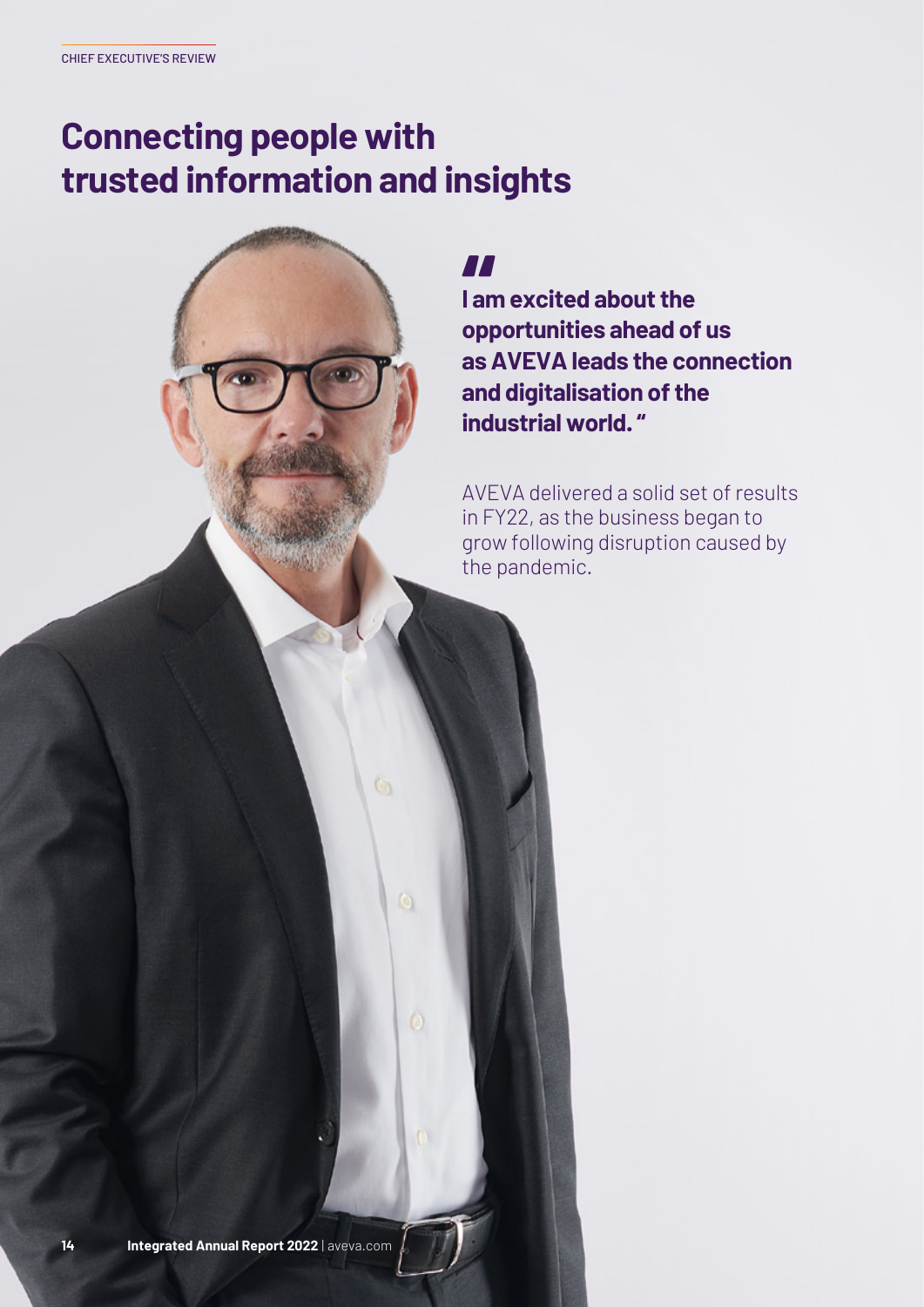This year of continued recovery from global health and business challenges has brought fresh reminders of how interdependent the world has become.

It has never been more important to connect people using the power of trusted information and insights. Our company has a critical role to play here to foster collaboration, understanding and sustainable growth.

### **Summary**

AVEVA delivered a solid financial performance and made good progress in integrating OSIsoft, which was acquired just before the start of the financial year.

Pro forma<sup>1</sup> organic constant currency<sup>2</sup> ARR<sup>3</sup> increased 10.2%, revenue grew by 7.1% and adjusted<sup>4</sup> EBIT increased 7.7% on the same basis. The revenue growth was led by growth in sales of PI System products, which increased at a double-digit rate and growth from the heritage AVEVA business at a low single-digit rate.

The integration of OSIsoft progressed well, in accordance with AVEVA's plans. During the first half of the financial year, the organisational model was established and leadership roles determined.

R&D work on the product portfolio roadmap to achieve interoperability between products has been progressed to add greater value to customers. Key integrated products that have been launched included AVEVA Unified Operations Center with AVEVA PI System and AVEVA Predictive Analytics with PI System.

AVEVA is on track to achieve both cost and revenue synergies in line with its acquisition model. Pre-tax cash cost synergies are expected of not less than \$30 million per annum on a run rate basis by the year ending 31 March 2023. Revenue synergies of at least \$100 million per annum are expected by the year ending 31 March 2026.

During FY22 AVEVA achieved initial revenue synergies of £7.4 million (\$10.1 million) and £10.8 million (\$14.7 million) of cost synergies were realised in the year.

#### Notes

1. On 19 March 2021, the Group announced the completion of the acquisition of OSIsoft, LLC (OSIsoft) enhancing AVEVA's ability to accelerate the digital transformation of the industrial world. To provide a better understanding of the combined comparative trading performance and to improve transparency, non-statutory results are also shown for the combined Group on a pro forma basis. The Directors believe that the pro forma results give helpful insight into the performance of the Group and form a basis from which to consider the outlook.

Pro forma results include results for both AVEVA and OSIsoft for the 12 months to 31 March 2022 and the 12 months to 31 March 2021. In addition to this, the results have been adjusted to exclude the effect of the deferred revenue haircut under IFRS 3 (Business Combinations), which reduces statutory revenue.

#### **ARR and business model transition**

ARR at 31 March 2022 for the combined AVEVA Group on a pro forma constant currency basis was £768.7 million (FY21: £697.8 million), representing a 12 month increase of 10.2%. This growth was driven by the heritage AVEVA business, which increased ARR by a double-digit rate, while OSIsoft increased ARR by a low single digit rate, ahead of its transition to a subscriptionbased revenue model.

During the year AVEVA also made progress with its subscription transition, with 11.5% growth in on-premises pro forma constant currency subscription revenue and very strong growth in SaaS contract wins, leading to 23.9% growth in SaaS revenue on a pro forma constant currency basis.

The PI System product is expected to increase ARR growth as it moves to the AVEVA Flex subscription model. AVEVA also expects to drive an acceleration in sales of SaaS revenue as more products become available on the cloud and salesforce incentives have been evolved to further encourage sales of these products.

## **Pro forma regional performance**

**EMEA** revenue was £473.9 million representing an increase of 5.9% (FY21: £447.6 million) and was up 9.7% on an organic constant currency basis. AVEVA achieved good growth in Eastern Europe and the Middle East in particular. The war in Ukraine did not have a material impact on revenue in the financial year. Notable order wins were achieved with companies including International Maritime Industries, Saudi Aramco and Saudi Electricity Company.

**Americas** revenue was £496.5 million representing an increase of 4.8% (FY21: £473.7 million) and was up 8.4% on an organic constant currency basis. Growth was broad based with all regions delivering a good performance across the USA, Canada and Latin America. Notable order wins were achieved with companies including TC Energy, Pembina, Southern California Gas and General Mills.

**Asia Pacific** revenue was £265.2 million, representing a decrease of 3.5% (FY21: £274.8 million) and was up 0.7% on an organic constant currency basis. AVEVA saw good growth in China and India, which was largely offset by declines in Korea and Japan due to tough comparative periods. Notable order wins were achieved with companies including Sinopec Engineering and Indian Oil Corporation.

- 2. Organic constant currency revenue and adjusted EBIT excludes a currency translation reduction of £42.5 million to revenue; and adjusts for the disposals of the Acquis Software, Termis Software and Water Loss Management Software businesses in June 2021 by removing the results of the disposals from each reporting period.
- 3. ARR makes it easier to track recurring revenue progression by annualising revenue associated with subscription, cloud and Maintenance contracts. It removes timing differences caused by revenue recognition standards by annualising the revenue associated with contracts at a point in time. It is calculated on a constant currency basis.
- Adjusted metrics are calculated before amortisation of intangible assets, share-based payments and exceptional items. Adjusted Earnings Per Share also includes the tax effects of these adjustments. See note 2c of the Note to the Consolidated Financial Statements.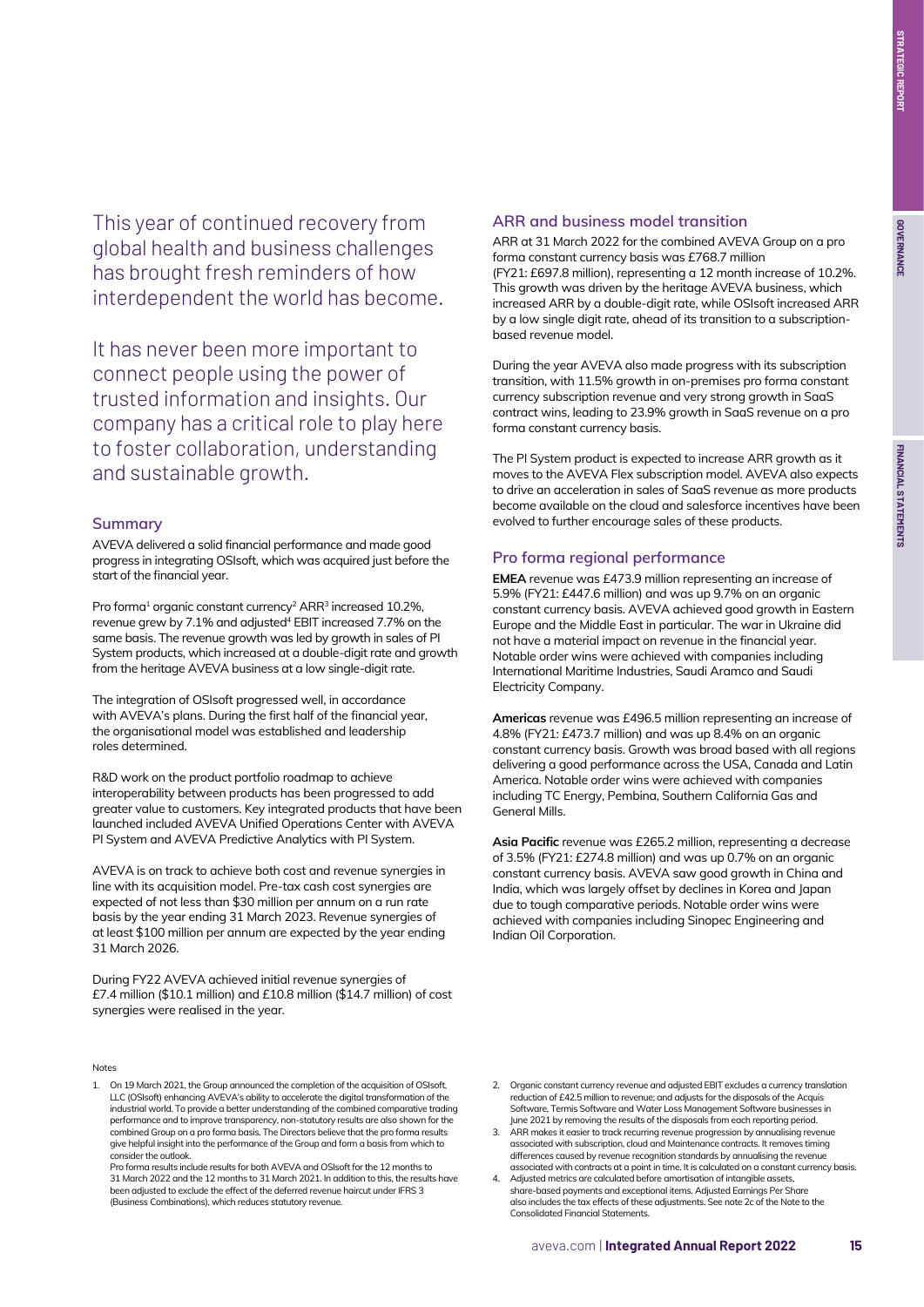# **Accelerating our SaaS journey**

Adoption of the AVEVA Connect industrial cloud platform is accelerating, with the number of customers using two or more solutions more than doubling over the period.

# **Year-on-year growth**



**Business highlights**

**Engineering** consists of Engineering and Simulation software. In turn, Engineering software includes Engineering & Design, Project Execution and Engineering Information Management. Simulation includes Simulation & Learning and Value Chain Optimisation.

Engineering contributed 30.9% of pro forma revenue in the period (FY21: 35.1%). On an organic constant currency basis, revenue decreased by 5.7%. This decrease was due to a tough comparator in the prior year that included a significant amount of point-in-time revenue recognition due to several significant multi-year contracts. Underlying business performance was good, contributing to the Group's double-digit ARR growth, with a broad range of new order wins being achieved, particularly in the energy market, which is undergoing a recovery following the Covid crisis. Significant orders were won from companies including Aibel, Saipem SBM Offshore and Worley.

**Operations** consists of Asset Performance, Monitoring & Control and Information Management (PI System). In turn, Asset Performance consists of Asset Performance Management and Manufacturing Executions Systems software. Monitoring & Control includes HMI SCADA, Enterprise Visualisation and Pipeline Management software. Information Management consists of the recently acquired OSIsoft business.

Operations contributed 69.1% of pro forma revenue in the period (FY21: 64.9%). On an organic constant currency basis, revenue increased by 14.2%. This revenue growth was due to good performances across the business unit from Asset Performance, Monitoring & Control and in particular, Information Management. The PI System business delivered solid double-digit growth in the year, with performance significantly strengthening in Q4 as the benefits of integration began to take effect. The growth in Monitoring & Control revenue was supported by a significant contract extension and renewal with Schneider Electric, with a substantial element of point-in-time revenue recognition. Other significant orders came from companies including General Mills, PepsiCo, Nestle and Rio Tinto.

For more metrics indicating our progress against strategic targets, see p.24.